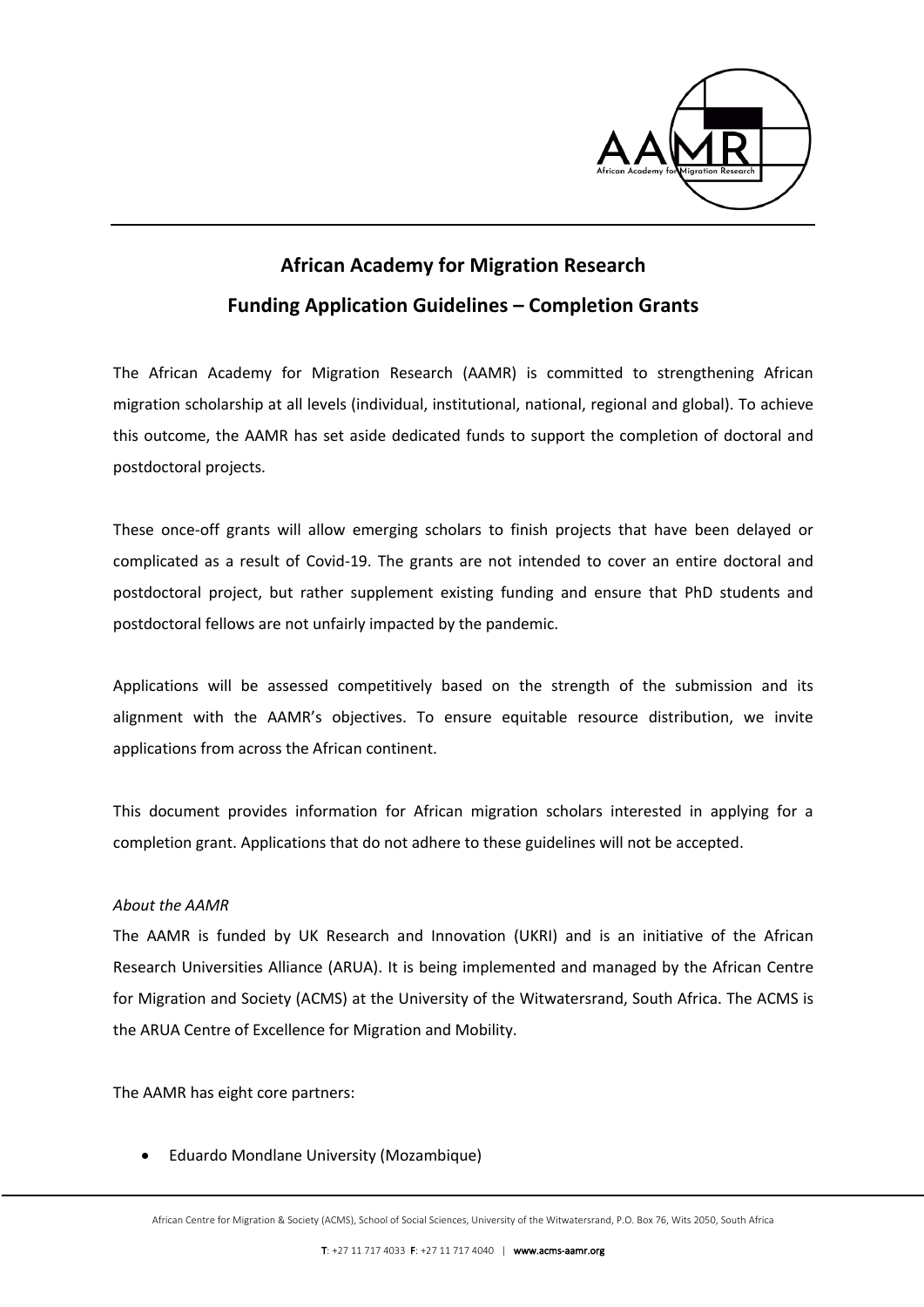

- Makerere University (Uganda)
- Organisation for Social Science Research in Eastern and Southern Africa (Ethiopia)
- University of Addis Ababa (Ethiopia)
- University of Cape Town (South Africa)
- University of Ghana (Ghana)
- University of the Western Cape (South Africa)
- University of the Witwatersrand (South Africa)

The AAMR has two overarching aims: (1) to build the research capacity of the next generation of African migration scholars (2) to support the professional development of the next generation of African migration scholars. These aims will be achieved through a series of activities, including regional thematic institutes, local workshops and direct funding.

Additional information about the AAMR can be found at www.acms-aamr.org. Stay up to date with AAMR funding and training opportunities by following the #AAMR hashtag on Twitter and Facebook.

## *Role and purpose of the completion grants*

Covid-19 continues to have a huge impact on PhD students and postdoctoral fellows. In recognition of this challenge, the AAMR is offering top-up grants that can support the completion of doctoral or postdoctoral projects. A completion grant is intended to cover late-stage costs related to a project (e.g. finalising fieldwork, writing time and living expenses) and cannot be used in conjunction with other AAMR grants.

## *Eligibility*

Completion grants are open to PhD students and postdoctoral fellows who have reached, or who are near to reaching, the writing stage of their project.

Applicants can be based in any discipline (political science, urban studies, gender studies, sociology, anthropology, public health, etc.) as long as their overall focus is on human mobility.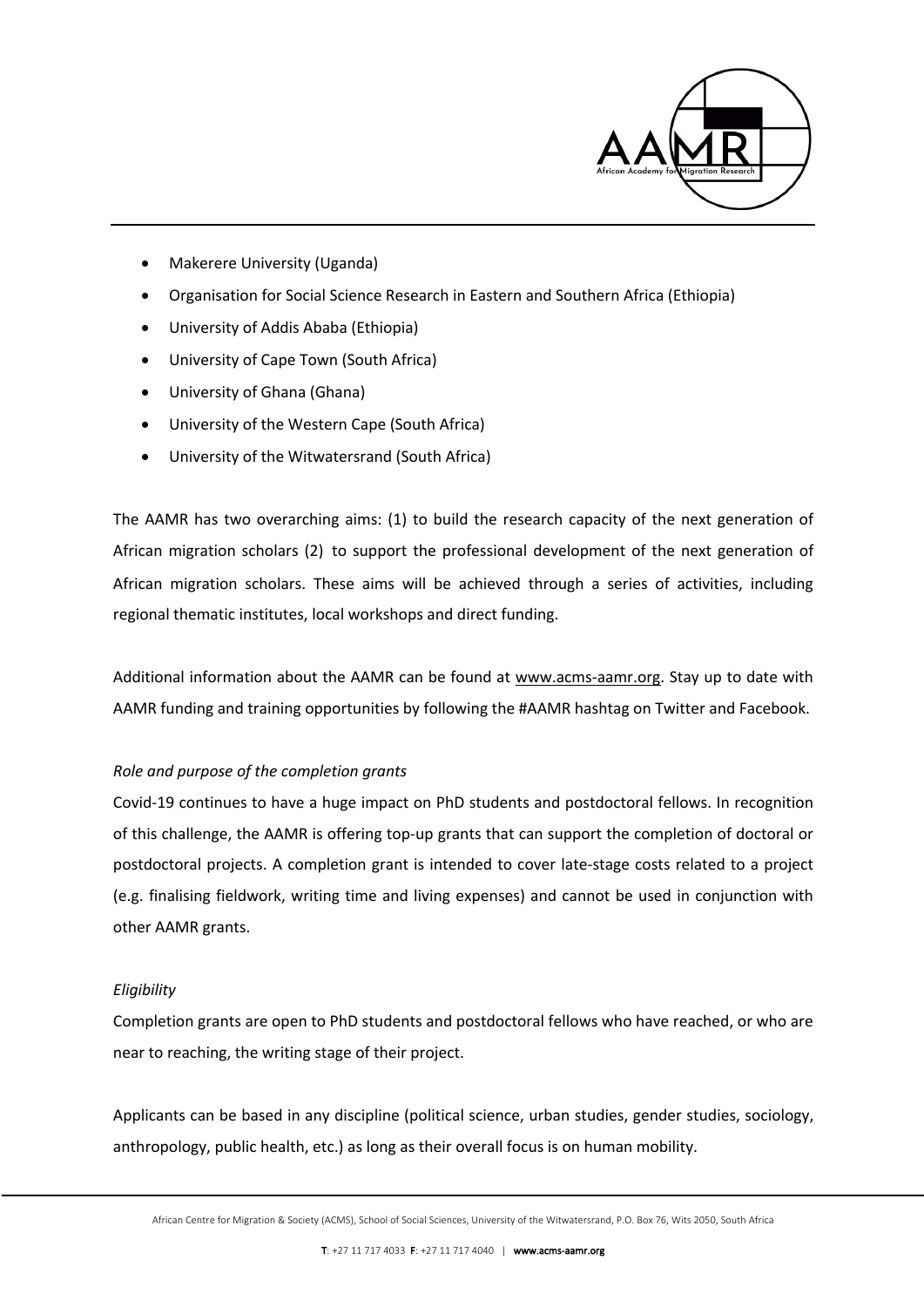

Note that applications are welcome from scholars at universities not affiliated with the AAMR or ARUA. However, additional financial checks and/or oversight mechanisms may apply to institutions that do not have a formal agreement with the University of the Witwatersrand. Every effort will be made to accommodate strong submissions from non-partner universities. This may involve negotiating alternative payment arrangements.

AAMR is committed to equitable participation and encourages applications from individuals who may be excluded from other grant opportunities or who face additional social barriers.

## *Length of grant*

Completion grants last for 9 months, from November 2021 to June 2022

### *Amount of grant*

Each completion grant is worth GBP 3,000 (roughly equivalent to USD 4,150). Grants will be paid in two tranches: the first will be made in November 2021 and the second one in February 2021. Note that a failure to comply with any grant terms will result in the second payment being withheld.

#### *Number of awards available*

The AAMR is offering **10 PhD completion grants** and **5 postdoctoral completion grants**.

## *What can the grant be used for?*

Although it is possible for funds to be used for research activities (e.g. follow-up interviews or checking in with research participants), a completion grant is *not* intended to cover substantial fieldwork costs. Its primary function is to support grantees to produce academic outputs (i.e. finalising their dissertation or writing journal articles).

#### *Outputs and grant requirements*

Recipients are required to produce a number of outputs as part of the grant agreement.

PhD students must submit the following by the conclusion of the grant: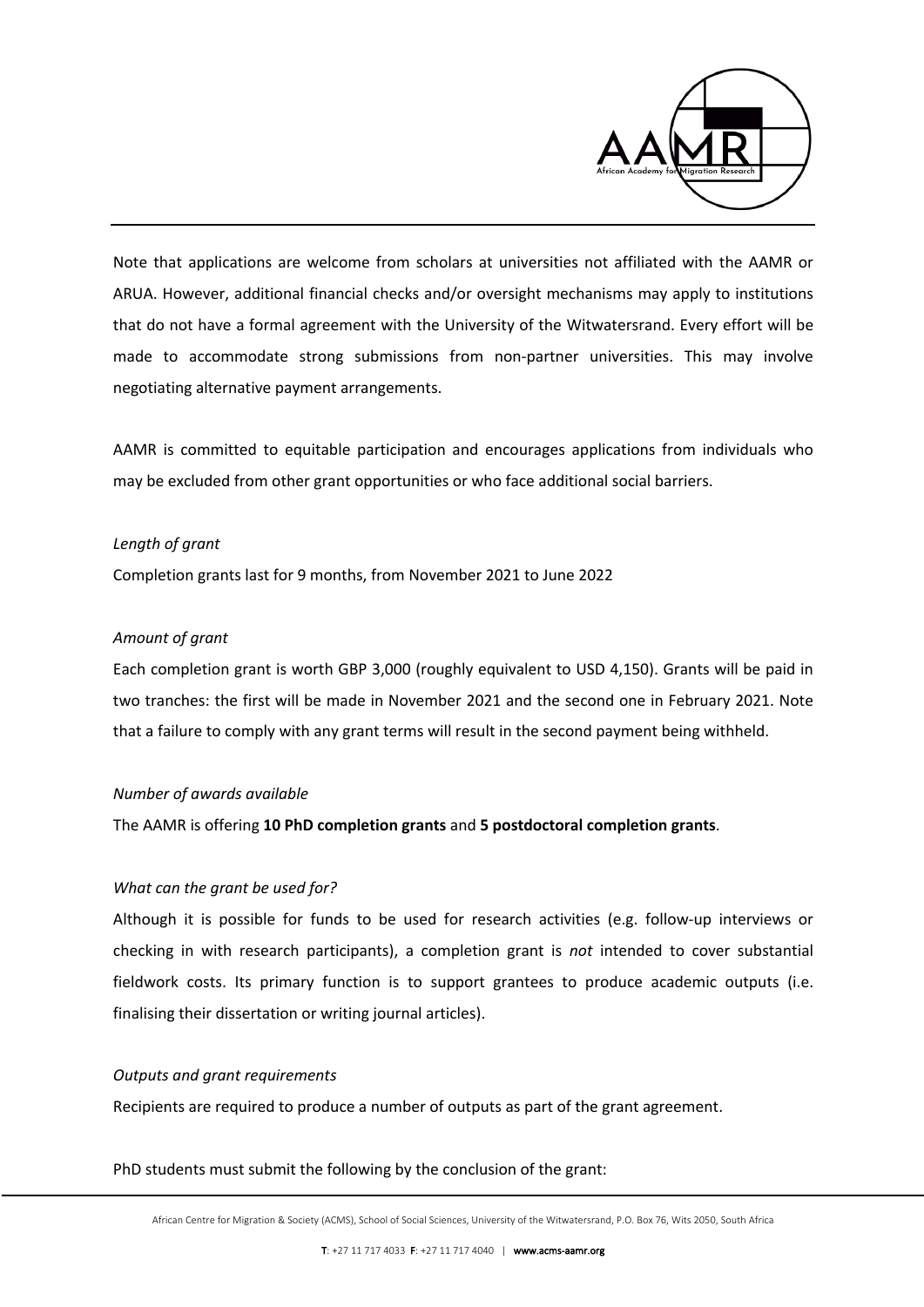

- 1 completed dissertation chapter or journal article
- 1 blog post related to their PhD project
- 1 funding report

Postdoctoral fellows must submit the following by the conclusion of the grant:

- 2 completed book chapters or journal articles
- 1 blog post related to the postdoctoral project
- 1 funding report

In addition to the outputs listed above, grantees are required to attend 3 online capacity-building workshops during the course of the grant. These sessions are intended to support grantees during the writing process.

## *How to apply*

Application forms and budget templates can be downloaded from the AAMR website (www.acmsaamr.org) or requested directly via aamr@migration.org.za. All applications must be accompanied by a letter of support from a supervisor/line manager/head of department/head of school, indicating that you have the endorsement of your institution and will be supported to complete your project.

Feedback will be provided to applicants no later than 2 weeks after the closing date.

## *Important dates*

Applications must be submitted by **13 September 2021**. Late applications will not be considered.

## *Responsibilities of the grant holder*

Grantees will be responsible for the following:

- Adhering to the AAMR code of conduct
- Meeting all requirements listed in the grant agreement
- Delivering all outputs as listed in the grant agreement